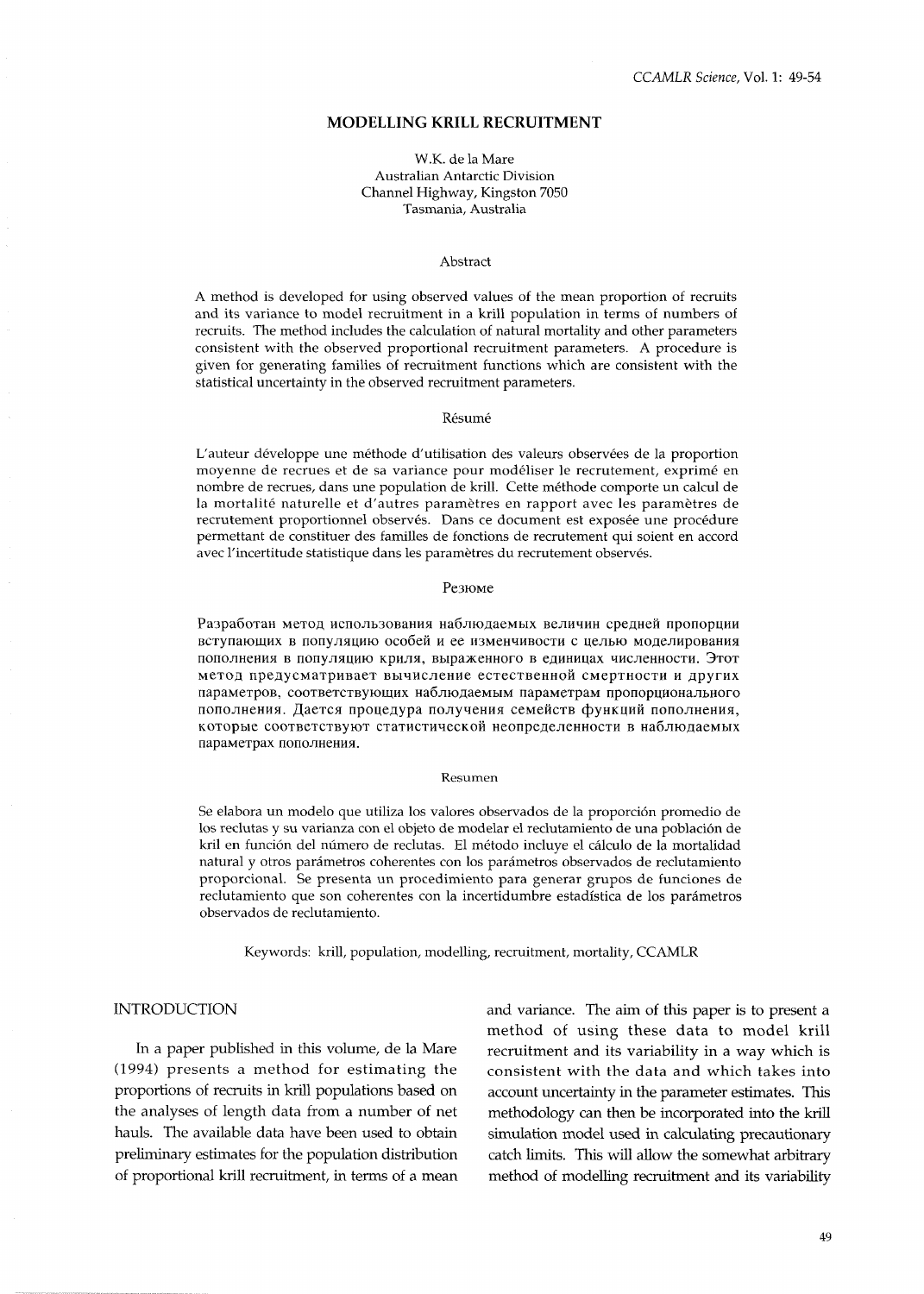currently used to be replaced by a method which is based on parameters which can be estimated.

## MODEL DEVELOPMENT

In modelling a krill population we need, in each year of a simulation, a random recruitment in terms of number of krill. If we assume that recruitment is independent of stock size over the range of interest, the recruitment is a random variable with constant mean and variance, that is the recruitments over a series of years are independent, identically distributed random variables. However, what we can estimate in practice is not the numbers of recruits over time, but rather the proportion of recruits. Thus we need a method of converting the parameters we can estimate, the mean and variance in the proportion of recruits, into random numbers of recruits, which in simulations will reproduce the observed mean and variance in the proportion of recruits.

The proportion of recruits, known as the *R(t)*  rate, is the ratio of numbers in age class *t* to the numbers in that age class and above, that is:

$$
R(t) = \frac{A_t}{\sum_{i=t}^{n} A_i}
$$
 (1)

where  $A_i$  is the number of animals in age class  $i$ , and  $n$  is the age of the oldest age class present in non-negligible numbers in the population. This can also be written:

$$
R(t) = \frac{A_t}{A_t + \sum_{i=t+1}^{n} A_i}
$$
 (2)

where  $A_t$  is the number of recruits in the population.

## Calculating Natural Mortality

The first parameter we need to fix for the krill model is the rate of natural mortality *(M).* In an unexploited population which is on average in equilibrium, the proportion of recruits is a function of S, the survival rate from one age class to the next, which is given by:

$$
S = e^{-M} \tag{3}
$$

If *M* is assumed to be independent of age up to age  $n$ , and infinite thereafter, then in an equilibrium population the *R(t)* rate is:

$$
\tilde{R}(t) = \frac{1}{\sum_{i=t}^{n} S^{i-t}}
$$
\n(4)

S can be found as the root of the function:

$$
f(S,\widetilde{R}(t)) = \frac{1 - S^{n+1}}{1 - S} - \frac{1}{\widetilde{R}(t)}
$$
\n
$$
(5)
$$

This is easily solved using Newton's method, using:

$$
f'\left(S,\tilde{R}(t)\right) = \frac{1 - S^{n+1}}{\left(1 - S\right)^2} - \frac{(n+1)S^n}{1 - S} \tag{6}
$$

A starting guess for the iteration should be  $S\rightarrow 1$ . Simulation tests show that the value of S calculated using the average value  $\overline{R}(t)$  from the net haul surveys as the value for  $\tilde{R}(t)$  is slightly too high (because  $\overline{R}(t)$  is a random variable). A less biased average value for the simulated *R(t)* is obtained when the value for S is calculated with  $\tilde{R}(t)$  used in equations (5) and (6) set to  $\overline{R}(t)+V[\overline{R}(t)].$ 

Correcting the Variance in *R(t)*  for the Effects of Variability in the Population Size

Although we can use the average value of the *R(t)* rate for generating random values of recruitment, we are not able to use directly the observed variance estimate of *R(t)* from independent samples to generate the random values. This is because the variance of *R(t)*  includes a component of variation due to the cumulative effects of variability in recruitment in every age class. If we put:

$$
T = \sum_{i=t+1}^{n} S^{i-t} \tag{7}
$$

then (4) can be written as: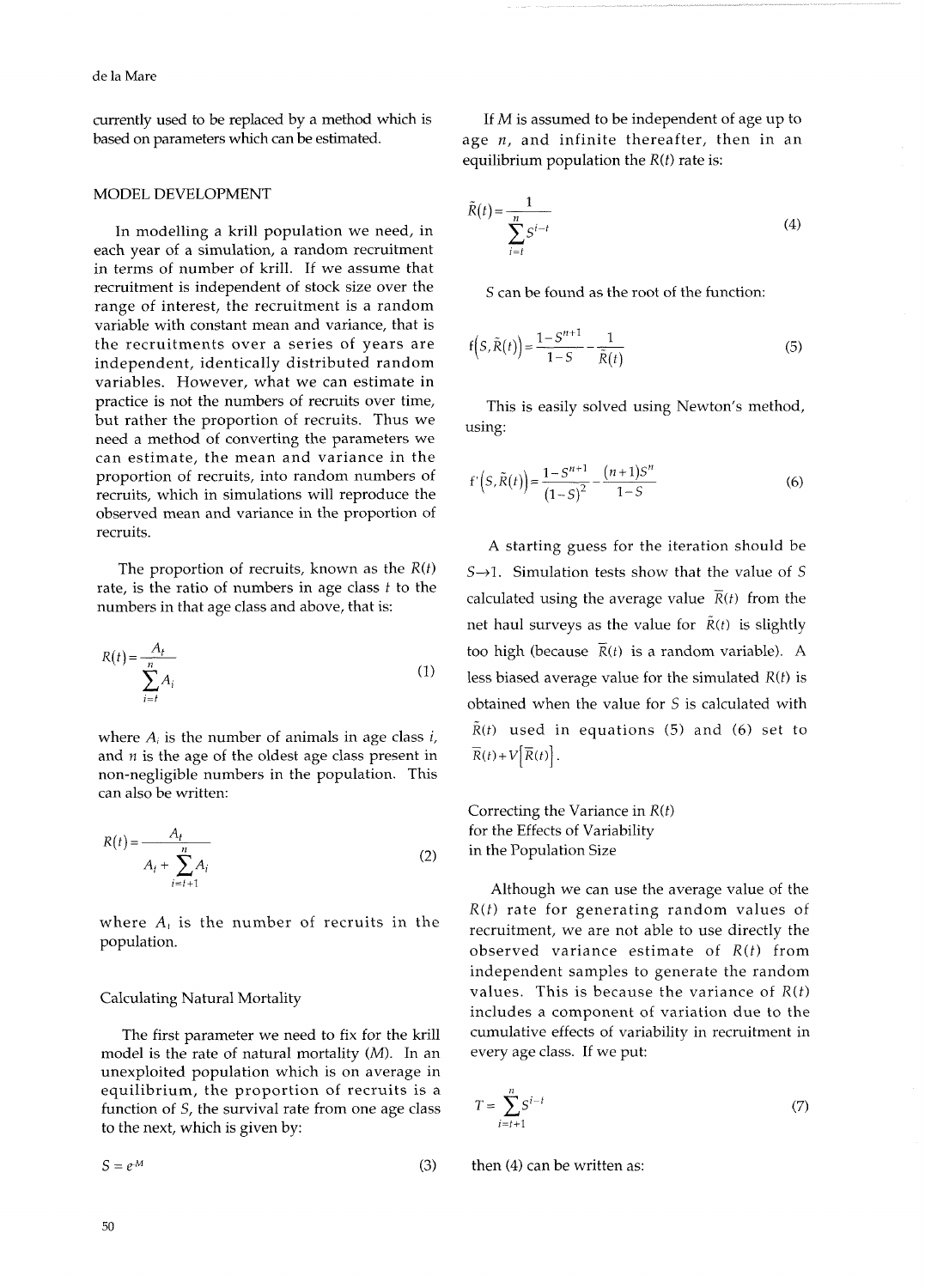$$
\tilde{R}(t) = \frac{1}{1+T}
$$
\n(8)

from which it follows that:

$$
\left(\frac{\tilde{R}(t)}{1-\tilde{R}(t)}\right)\overline{A}_t T = \overline{A}_t
$$
\n(9)

where  $\overline{A}_t$  is the average number of recruits to be produced by the model. If  $\tilde{R}(t)$  is replaced by a random observation with the appropriate properties, it follows that the random recruitment  $A$  is given by:

$$
A_t = \left(\frac{R(t)}{1 - R(t)}\right) \overline{A}_t T
$$
\n(10)

Clearly, even though  $R(t)$  can only take values in the range  $0 - 1$ ,  $A_t$  can have a large positive value as  $R(t) \rightarrow 1$ .

The variance needed in generating random  $R(t)$ values, by means of equation (10), is that which would apply when there is no variation in the total population older than the recruiting age class. This variance can be found by using the delta method approximation for the variance of a function of random variables. Equation (2) is the quotient of two random variables, and hence the delta method expansion for the variance of (2) is given by:

$$
V[R_{l}] \approx \left[\frac{E[A_{t}]}{E[A_{t} + \sum_{i=t+1}^{n} A_{i}]}\right]^{2}
$$
  

$$
\times \left[\frac{V[A_{t}]}{E[A_{t}]^{2}} + \frac{V[A_{t} + \sum_{i=t+1}^{n} A_{i}]}{E[A_{t} + \sum_{i=t+1}^{n} A_{i}]}^{2} - \frac{2 \cdot Cov[A_{t}, A_{t} + \sum_{i=t+1}^{n} A_{i}]}{E[A_{t} + \sum_{i=t+1}^{n} A_{i}]} \right]
$$
(11)

where E[.] denotes the expected value, V[.] the variance and  $Cov[.,]$  the covariance. It can be shown that:

$$
\frac{E[A_t]}{E\left[A_t + \sum_{i=t+1}^{n} A_i\right]} = \frac{1}{1+T}
$$
\n(12)

In fact no generality is lost if we put  $E[A_t] = 1$ everywhere, and so:

$$
E\left[A_t + \sum_{i=t+1}^{n} A_i\right] = 1 + T\tag{13}
$$

If the recruitment in each year is randomly and independently distributed, then it can be shown that:

$$
\mathbf{V}\left[A_t + \sum_{i=t+1}^n A_i\right] = \mathbf{V}\left[A_t\right] \left(\sum_{i=t}^n S^{2(i-t)}\right) \tag{14}
$$

and

$$
Cov\bigg[A_t, A_t + \sum_{i=t+1}^n A_i\bigg] = V[A_t] \tag{15}
$$

Substituting equations (12) to (15) into (11) and expressing the result for the unknown variance of  $A_t$  (for  $E[A_t] = 1$ ) gives:

$$
V[A_t] = \frac{V[R(t)](1+T)^2}{\sum_{1+\frac{i=t}{(1+T)^2}}^n - \frac{2}{1+T}}
$$
(16)

We require the intrinsic variability in  $R(t)$  for the case where the population above the age at recruitment is constant at its expected value. This new random variable, denoted  $R(t)^*$ , given by:

$$
R(t)^* = \frac{A_t}{A_t + \mathbf{E}[A_t]T}
$$
\n(17)

has the expected value:

$$
E[R(t)^*] = \frac{1}{1+T}
$$
\n(18)

as required, and variance from the delta method given by:

$$
V[R(t)^*] = \left(\frac{1}{1+T}\right)^2 V[A_t] \left(1 + \frac{1}{(1+T)^2} - \frac{2}{1+T}\right) \tag{19}
$$

Substituting (16) and simplifying gives: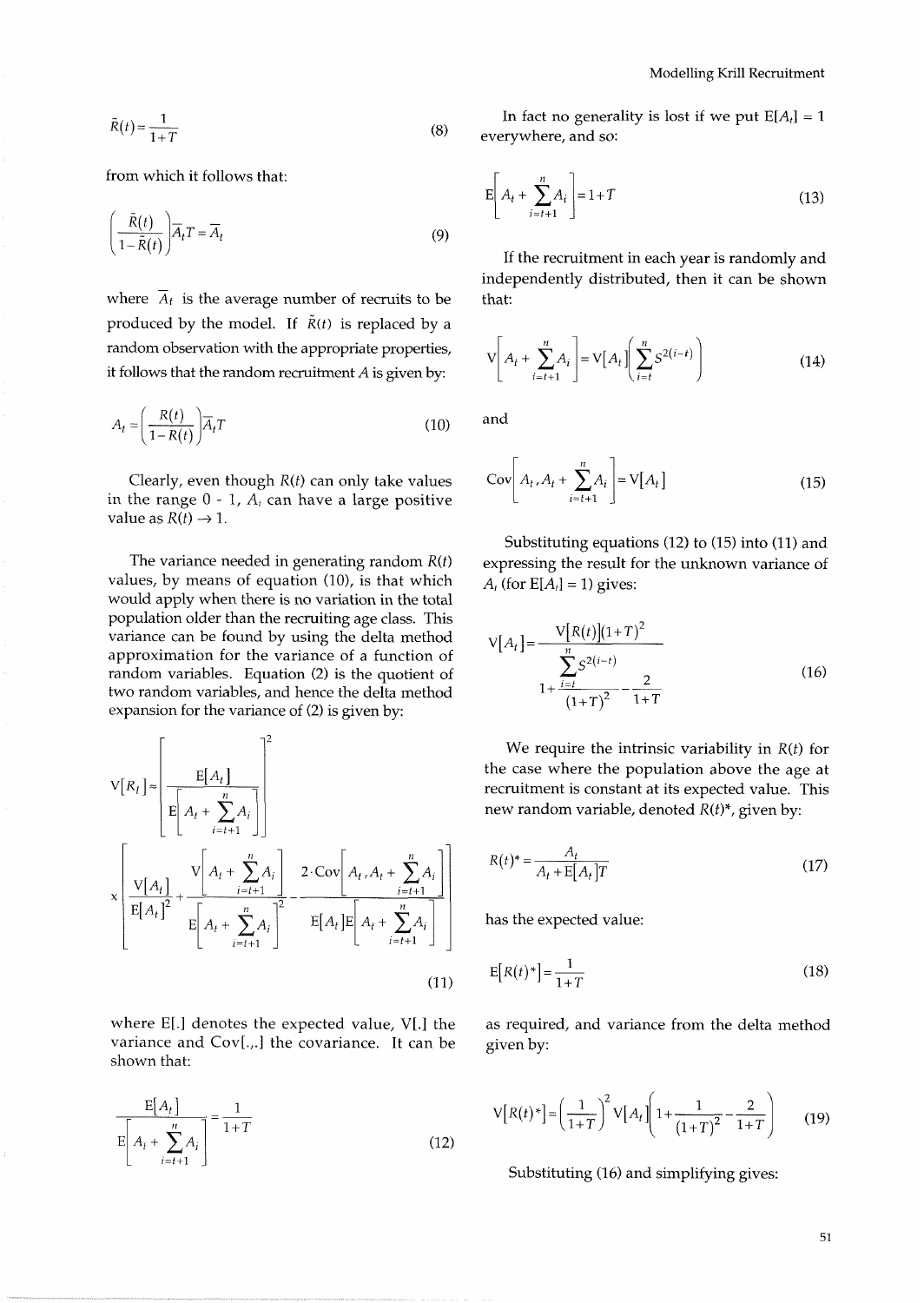$$
V[R(t)^*] = \frac{V[R(t)]T^2}{T^2 + \sum_{i=t+1}^{n} S^{2(i-t)}}
$$
(20)

Thus, random proportions of recruits can be drawn from a distribution with mean equal to the observed mean, and variance calculated according to equation (20) above. Since the proportion of recruits is bounded *0* - 1, a beta distribution would be appropriate for generating the random values.

## Bias Correction for the Mean Number of Recruits

Because the number of recruits given by equation (10) has a random variable in the denominator, the mean of the distribution of recruitments will be biased. The delta method can be used to calculate a bias correction factor. The expected value of the random part of equation (10), expressed in terms of the random variable  $R(t)^*$ , is given by:

$$
E\left[\frac{R(t)^{*}}{1 - R(t)^{*}}\right] \approx \frac{\overline{R}(t)^{*}}{1 - \overline{R}(t)^{*}} - \frac{\text{Cov}[R(t)^{*}, 1 - R(t)^{*}]}{(1 - \overline{R}(t)^{*})^{2}} + \frac{\overline{R}(t)^{*} \text{V}[1 - R(t)^{*}]}{(1 - R(t)^{*})^{3}}
$$
\n(21)

where  $\overline{R}(t)^*$  is estimated by  $\overline{R}(t)$ . It is easily shown that:

$$
Cov[R(t)^*, 1 - R(t)^*] = -V[R(t)^*]
$$
 (22)

and

$$
V[1 - R(t)^*] = V[R(t)^*]
$$
\n(23)

Thus it follows that:

$$
A_t = \left(\frac{R(t)}{1 - R(t)} - B\right) \overline{A}_t T
$$
\n(24)

where

$$
B = \mathbf{V} \left[ R(t)^* \left( \frac{1}{\left(1 - \overline{R}(t)\right)^3} \right) \right]
$$
 (25)

Equation (24) should generate random recruitments which have approximately the correct mean. However, simulation tests show that the correction factor in equation (24) slightly overcorrects for the bias, and a better result is obtained with:

$$
B = \mathbf{V} \left[ R(t)^* \right] \left( \frac{1}{\left(1 - \overline{R}(t)\right)^3} \right) \overline{R}(t)
$$
 (26)

This still appears to be slightly biased, and additional modifications could reduce the bias further. However, bias correction is not necessary if the population model is used in a way which involves scaling results to the mean unexploited population size, and the model is exercised for *n*  years without exploitation prior to calculating the mean unexploited population size. By that time the slight bias in recruitment will have worked its way through all the age classes.

The results of simulation tests of the model, given in Table 1, show that a satisfactory method has been obtained for converting the observed parameters on proportional recruitment into numerical recruitments with the required properties. It is interesting to note that the coefficient of variation (CV) in the numerical recruitment is considerably greater than the CV in the proportional recruitment.

Accounting for Uncertainty in the Estimates of the Proportional Recruitment Distribution

Equations (19) and (25) enable the generation of random annual recruitments for given values of mean proportional recruitment and its variance. In practice there is uncertainty in these two quantities, which can be taken into account in Monte Carlo simulations used in calculating precautionary catch by drawing the values used in each simulation from appropriate sampling distribution limits (for details on the method of calculating the precautionary catch limits see Butterworth, Punt and Basson, 1991). In the case of  $V[R(t)]$ , a suitable distribution is a  $\chi^2$ distribution with  $N - 1$  degrees of freedom, where N is the number of observations used in estimating the proportional recruitment distribution parameters. Thus, prior to starting each simulation, a new  $V[R(t)]$  is generated by: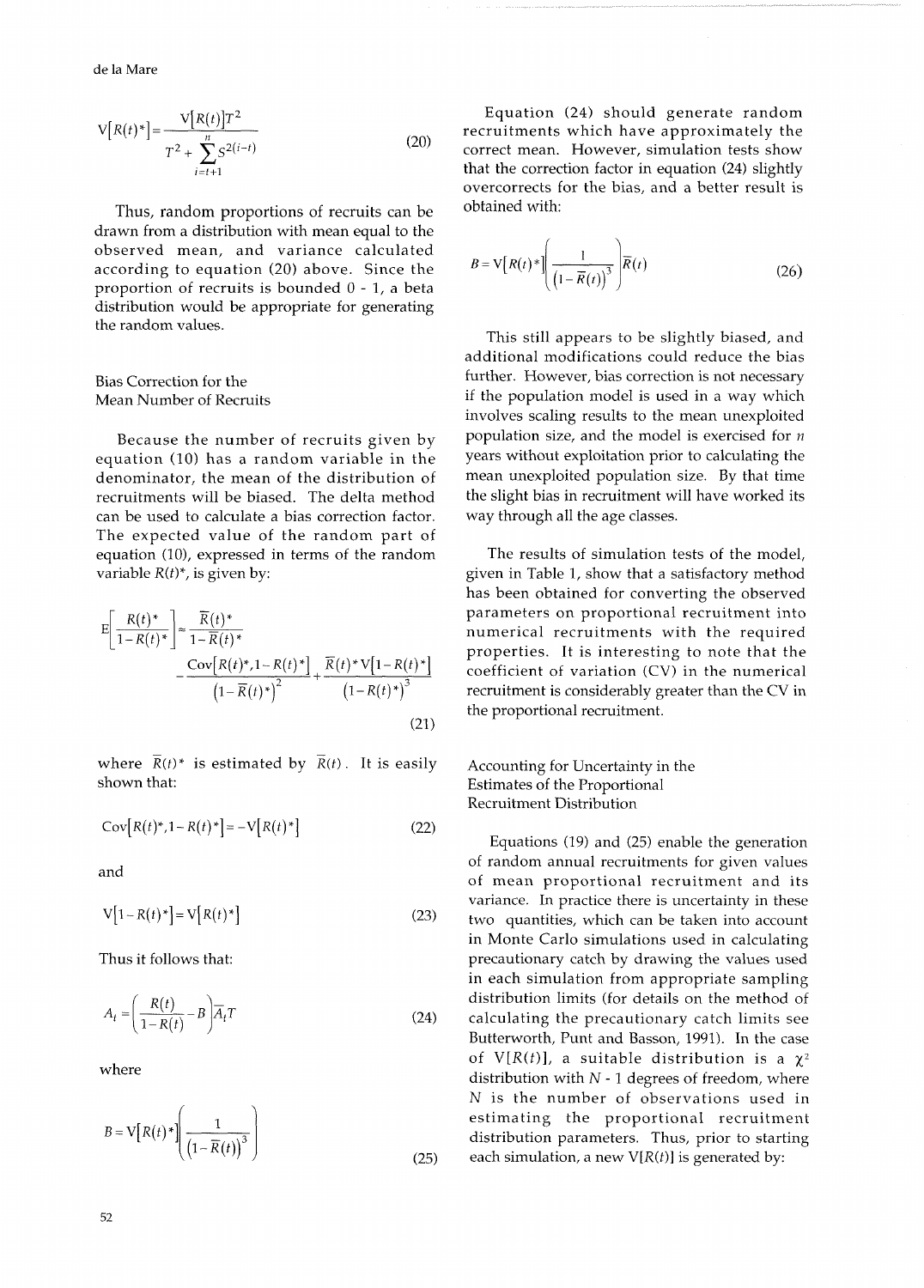| Average $R(1)$ |               | <b>CV</b> | Average Recruits | <b>Recruits CV</b> |
|----------------|---------------|-----------|------------------|--------------------|
| True           | 0.3           | 0.333     | 100              | 0.466              |
| Simulated      | 0.299964      | 0.333     | 101.469          |                    |
| True           | $0.5^{\circ}$ | 0.200     | 100              | 0.373              |
| Simulated      | 0.499196      | 0.202     | 99.034           |                    |
| True           | $0.5^{\circ}$ | 0.283     | 100              | 0.596              |
| Simulated      | 0.496260      | 0.296     | 99.675           |                    |
| True           | 0.7           | 0.143     | 100              | 0.483              |
| Simulated      | 0.690438      | 0.159     | 99.818           |                    |

Table *1:* Results achieved by the krill recruitment model for *10 000* trials.

$$
V[R(t)] = \frac{\Gamma(N-1,2(N-1))V_{obs}[R(t)]}{N-1}
$$
 (27)

where  $\Gamma(x,y)$  denotes a random deviate from a gamma distribution with mean *X* and variance *y.*  If this is chosen first, the value for the average of It is easily shown that: *R(t)* for that simulation can be drawn from a normal distribution:

$$
\overline{R}(t) = N \left[ \overline{R}(t)_{(obs)}, V[R(t)] \right]
$$
 (28)

where  $N[\mu,\sigma^2]$  denotes a random deviate from a normal distribution with mean  $\mu$  and variance  $\sigma^2$ . Given that the distribution of *R(t)* is bounded 0 - 1 and reasonably bell-shaped, the sampling distribution of  $\overline{R}(t)$  should approach a normal distribution for a relatively small sample size. It is unlikely that random values of  $\overline{R}(t)$  will fall outside the range 0 - 1, and if these are rare, and the normal distribution truncated at the feasible range, very little bias should be introduced. The value of  $\overline{R}(t)$  is used to calculate the natural mortality for this particular realisation using equations (5) and (6). The variance is adjusted according to equation *(20)* and then used to calculate the parameters for a beta distribution which in turn is used to generate random observations on the recruitment proportion for A computer program which tests the equation (24). A beta random variable has the recruitment modelling method presented here has probability density function:

$$
f(x;a,b) = \frac{1}{B(a,b)} x^{a-1} (1-x)^{b-1} , \t x \ge 0
$$
 (29)

with mean:

$$
\mu = \frac{a}{a+b} \tag{30}
$$

and variance:

$$
\sigma^2 = \frac{ab}{\left(a+b\right)^2 \left(a+b+1\right)}\tag{31}
$$

$$
a = \frac{1 - \mu}{k^2} - \mu
$$
 (32)

where  $k$  is the CV, and:

$$
b = a \left(\frac{1}{\mu} - 1\right) \tag{33}
$$

Thus, the parameters  $a$  and  $b$  are determined for a particular realisation of the recruitment function by substituting the random values for the mean and CV derived from expressions *(27)* and *(28)* into equations *(32)* and *(33).* 

This process will result in a family of recruitment distributions which is consistent with the data used in estimating the observed mean and variance in proportional recruitment. However, the family of distributions is also statistically consistent in the sense that it will converge on the true recruitment function as  $N \rightarrow \infty$ , provided, of course, the assumption holds that *R(t)* has a beta distribution.

been submitted to the CCAMLR Secretariat.

## *B(a,b) (29)* ACKNOWLEDGEMENTS

I am grateful to David Agnew and Kazuhiko Hiramatsu for checking the code and verifying the performance of the model. I am also grateful to Justin Cooke and an anonymous reviewer for helpful comments on the draft text of the paper.